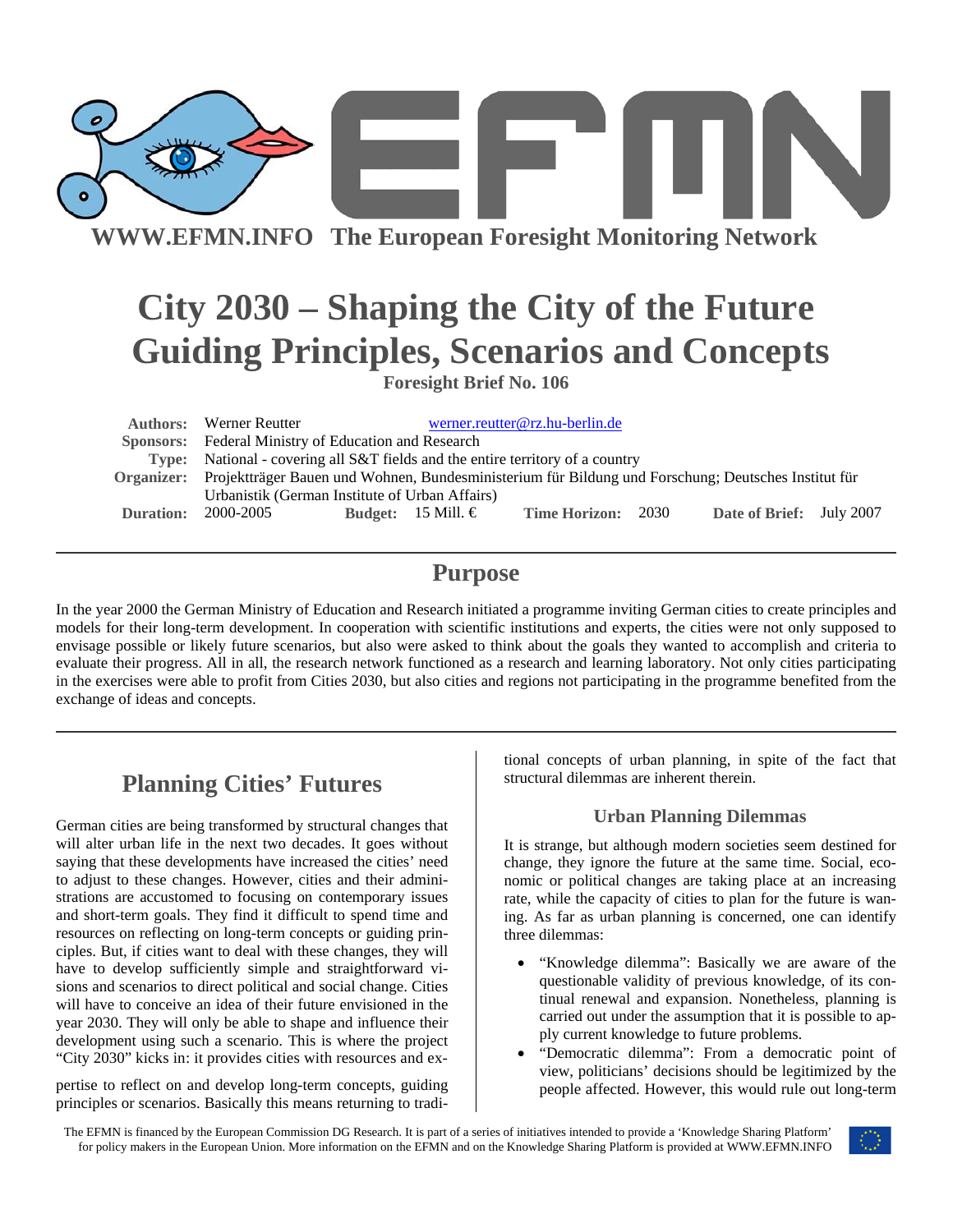planning, which necessarily has an impact on the living conditions of people not yet born.

• "Innovative dilemma": Planning aims at setting up rules, norms and legally standardized procedures – exactly those structures that undermine a society's capacity to innovate.

Combined, the three dilemmas add up to what can be called "future dilemma". This dilemma is due to structural contradictions inherent to urban planning.

"City 2030" also had to tackle this problem. But it did so only in an indirect way by enabling cities to develop their own visions and ideas according to their regional and urban needs. More importantly, these visions did not have to be implemented. They were not required to be "practical" in the sense that they had to be "tested" in reality. On the contrary, the project's overall goal was to liberate the participants from this burden and to set up a sort of laboratory, leading to new ideas and concepts.

"City 2030" is, therefore, not about implementing academic concepts. Rather, it should be viewed as providing an opportunity, enabling cities to reflect on their current state of affairs, to identify problems ahead and generate ideas for the future. In short: "City 2030" aimed to set up a research network and to match "theory" of urban planning with "practice" of urban politics and administration in Germany.

### **Research Laboratory: Matching Urban Planning Theory with Urban Political Practice**

"City 2030" was started in the year 2000 with an invitation to tender. 110 cities submitted proposals; 21 of these were eventually accepted without further evaluation.

A successful proposal had to link local politics with public administration and academic expertise. A city required an academic partner in order to receive funding. Accordingly, academic institutions necessitated a city as a local partner. This kind of "top-down cooperation" was intended to foster a synthesis between local practice and scholarly expertise.

Furthermore, the contents of a successful proposal had to meet three criteria. Firstly, a proposal had to address one of the concerns identified by the ministry as among the most challenging: i.e. integration, identity or regionalisation. Secondly, the research network as a whole had to include a number of shrinking cities in order to find solutions for such demographic changes. Thirdly, the size of the cities had to be taken into account, too. Consequently, proposals from cities of varying size (big, medium-sized and small) were accepted.

#### **Integration** Identity **Regionalisation Stuttgart** Munich Karlsruhe **Big cities**  >250,000 citizens *Bremen Leipzig Mönchengladbach Braunschweig Städteregion Ruhr*  **Medium-** Esslingen Erlangen **sized cities**  Between 50,000 and 250,000 citizens *Saarbrücken Kiel Görlitz/Zgorzelec Gießen-Wetzlar*  Dietzenbach Günzburg Schkeuditz **Small cities**   $< 50.000$ citizens *Guben/Gubin Eisenhüttenstadt Beeskow Schwalm-Eder-West*

**Fig. 1: Cities involved in the project** 

Note: Names in italics indicate shrinking cities. Source: Deutsches Institut für Urbanistik

### **Cities Involved**

Based on the overall goals of the project, the cities participating in the project were distinguished according to size, region and demographic prospects.

- As mentioned, eight cities have a population over 250,000, six between 50,000 and 250,000, and seven less than 50,000 (see table).
- Regionally, the cities are located in 10 out of 16 German states (Länder). Nine cities belong to prospering South Germany, being: *Munich, Günzburg, Erlangen* (all three are in Bavaria), *Dietzenbach, Stuttgart, Karlsruhe, Esslingen* (all four are in Baden-Wurttemberg), *Gießen-Wetzlar, Schwalm-Eder-West* (these two are in Hesse). *Mönchengladbach, Saarbrücken, Städteregion Ruhr* are located in Northrhine-Westfalia and Saarland, i.e., in states hard hit by economic restructuring in the past three decades, mainly due to fact that the coal and mining industry has been downsized or has totally vanished. *Bremen, Kiel and Braunschweig* are situated in the northern states of Bremen (which is a city-state), Lower Saxony and Schleswig-Holstein. They, too, face economic problems. Finally, six cities are located in former East Germany, three in Brandenburg (*Eisenhüttenstadt, Beeskow, Guben/Gubin*) and three in Saxony (*Schkeuditz, Leipzig, Görlitz/Zgorzelec*). It is worth mentioning that three border cities were included (*Guben/Gubin, Görlitz/Zgorzelec, Karlsruhe*), and all three addressed this specific situation.
- As a rule of thumb, one can say that economic problems trigger or intensify demographic problems. Hence, it is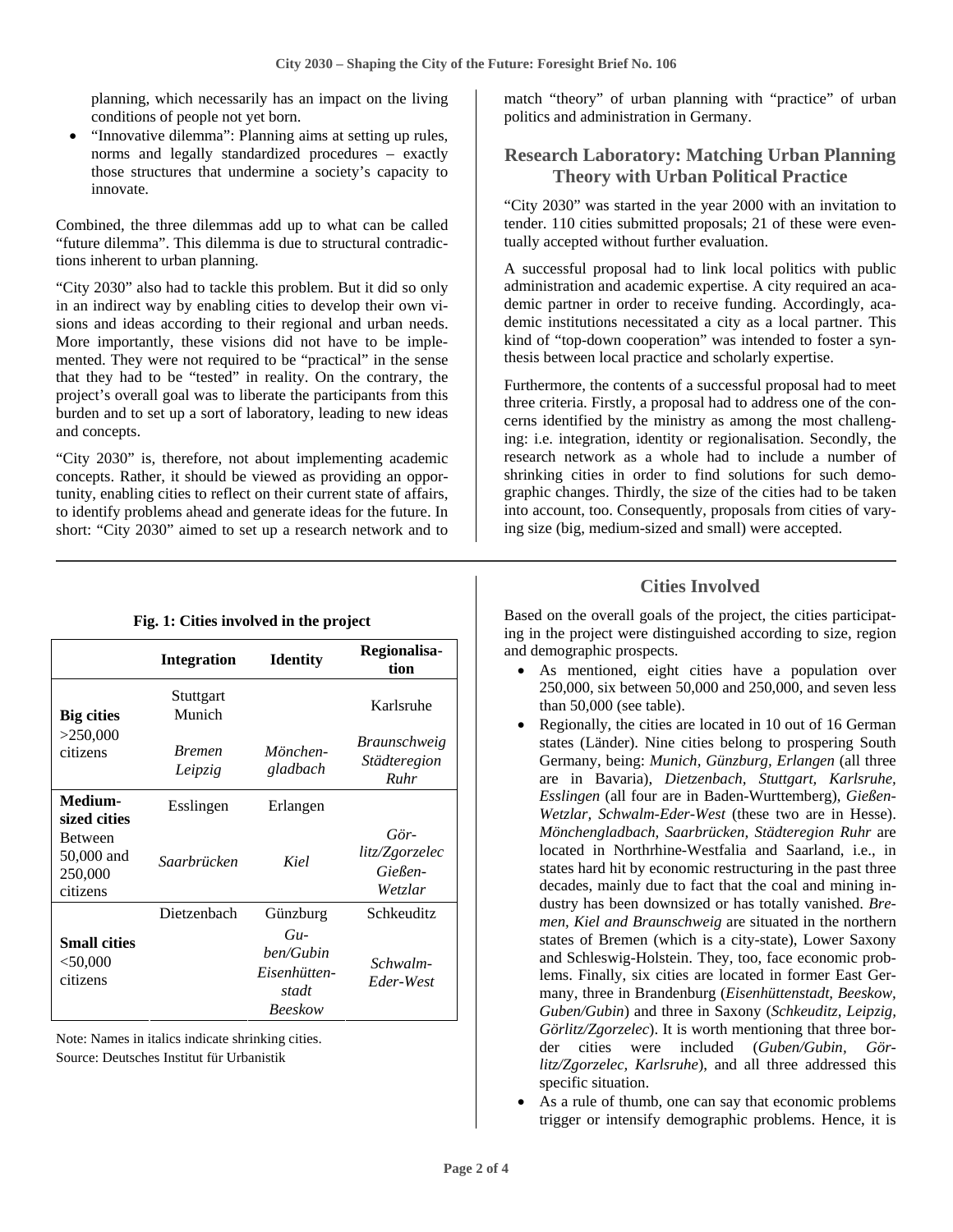not surprising that cities experiencing deindustrialization and high unemployment are mostly also shrinking.

Apart from the various aspects of demographic changes (e.g., immigration, older people, a shrinking population), the cities' forecasts addressed the following problems:

- deindustrialisation (*Kiel, Eisenhüttenstadt, Mönchengladbach*)
- modernisation of medium- and small-sized cities in rural areas (*Günzburg, Erlangen, Beeskow*),
- cooperation between cities (*Guben/Gubin, Braunschweig, Gießen-Wetzlar, Görlitz/Zgorzelec, Karlsruhe, Scheuditz, Schwalm-Eder-West, Städteregion Ruhr*)
- sustainability (*Munich*)
- integration, participation and social justice (*Bremen, Dietzenbach, Esslingen, Leipzig, Saarbrücken, Stuttgart*).

## **Exploring Cities' Futures**

Needless to say, different, even conflicting models and scenarios were eventually presented. Each city had to define the problem at hand based on regional and local circumstances. The same is true for the models and scenarios that also had to fit into the local or regional environment. Consequently, the tentative way in which ideas and visions were developed makes it difficult to apply them to other cities, especially as none of the concepts have been put into practice. Nonetheless, the project led to a number of ideas that other cities might refer to and adapt to their needs. Altogether scenarios and models were discussed in six areas:

- identity and image
- regionalisation
- integration
- demographic change and shrinking cities
- citizen participation
- gender mainstreaming

Four of these shall be described in more detail.

#### **Dealing with Shrinking Cities**

Until the mid 1990s nobody could imagine shrinking German cities. The very nature of cities, by necessity, seemed to embrace a steady growth in many respects. However, due to suburbanisation, increasing mobility and demographic changes, shrinking cities have not only become a widespread reality in East Germany, but also in West Germany. Therefore, more than half of the cities involved in the project (13 out of 21) addressed respective issues.

It is a difficult problem to tackle with optimism. A declining population is always viewed critically. The different concepts presented by the cities clearly reveal this difficulty.

• *Leipzig*, e.g., stressed the fact that some parts of the city will be shrinking while others will be growing and expanding. This uneven development will require urban planning and adjustments to the infrastructure.

- Other cities (*Eisenhüttenstadt, Guben/Gubin*, *Beeskow*) want to establish and nurture a specific identity that is expected to help retain long-established citizens and will hopefully attract new ones.
- A more sombre picture was drawn of *Braunschweig-Salzgitter-Wolfsburg*, where a perforated city-landscape is foreseeable.

On the whole, the project highlighted the inadequacy of simply remodelling the urban landscape to combat the problem of shrinking cities. Long-term concepts must be set up. In addition, the research network revealed that local politicians as well as administrators are sometimes reluctant to discuss this kind of long-term problem, partly because they are tied up by more pressing short-term issues, partly because of the difficulty in doing something about it. Very often the experts involved in the project had to put the topic on the agenda.

### **Identity and Image**

Urban or regional identities are complex concepts. And one could even argue that cities do not have such a thing as an identity. Nonetheless, seven of the cities participating in the project addressed this topic. Notably cities with identities shaped by the industrial age and the features of mass production regarded the question of identity – or the loss of it – as a challenge. For these cities the project was a perfect opportunity to reflect on a post-industrial image, combining urban flair with local traditions and cultural events. In essence, to find or model a new identity proved to be a quest to create a unique selling point. Again, the cities presented different concepts. Three examples suffice.

- *Kiel*'s major economic sectors (navy and shipyards) have lost their importance, leaving the city without an economic backbone. Being an integral part of the city of Kiel, the sea was to be transformed into a new point of reference for the city's self-image.
- *Guben/Gubin* faced a twofold problem: its location at the German-Polish border and the fact that it is a shrinking city. In addition, as downtown *Guben* was destroyed during the war, the city can neither resort to tradition nor to an architecturally integrated city centre. But these problems can also provide a basis for a new city image. Recreating and rebuilding the city's core can potentially comprise a new identity. Furthermore, *Guben/Gubin* could picture itself as a bridge between two nations.
- *Beeskow* rediscovered its history and tradition, capitalizing on nature and its rural environment. In short, it sought to combine history and modernity.

These examples show that the cities strove both to conserve their local heritage and tradition, on the one hand, and to embrace features of a modern post-industrial society, on the other. However, images and identities can only work effectively if they are clear and explicit. In addition, an image can neither be created artificially nor can a city easily get rid of an